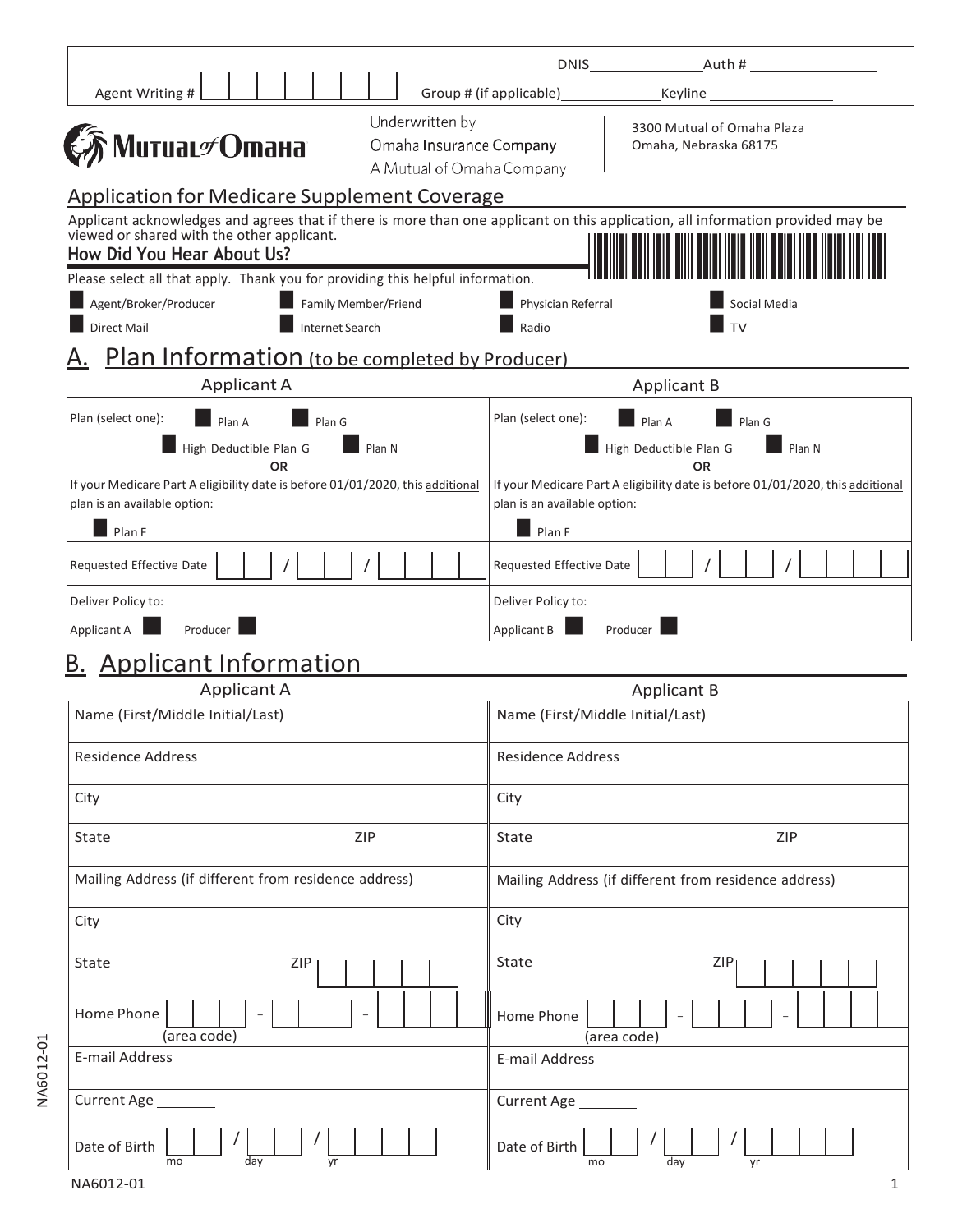## B. Applicant Information (Continued)

| 11 11 01 11 1 1 0 L 1 0 1 1<br><b>Applicant A</b>                                                                                                                                                                                                                                                                                                                                                                                                                                                                                                                                                                          | <b>Applicant B</b>                                                                                                                                                                                                                                                                                      |
|----------------------------------------------------------------------------------------------------------------------------------------------------------------------------------------------------------------------------------------------------------------------------------------------------------------------------------------------------------------------------------------------------------------------------------------------------------------------------------------------------------------------------------------------------------------------------------------------------------------------------|---------------------------------------------------------------------------------------------------------------------------------------------------------------------------------------------------------------------------------------------------------------------------------------------------------|
|                                                                                                                                                                                                                                                                                                                                                                                                                                                                                                                                                                                                                            | Male                                                                                                                                                                                                                                                                                                    |
| Male<br>Female                                                                                                                                                                                                                                                                                                                                                                                                                                                                                                                                                                                                             | Female                                                                                                                                                                                                                                                                                                  |
| Social Security #                                                                                                                                                                                                                                                                                                                                                                                                                                                                                                                                                                                                          | Social Security #                                                                                                                                                                                                                                                                                       |
| Height<br>Weight<br>Ft<br>Lbs<br>In.                                                                                                                                                                                                                                                                                                                                                                                                                                                                                                                                                                                       | Height<br>Weight<br><b>Ft</b><br>Lbs<br>In                                                                                                                                                                                                                                                              |
| Have you used any form of tobacco, an electronic cigarette<br>(e-cig) or other nicotine product in the past                                                                                                                                                                                                                                                                                                                                                                                                                                                                                                                | Have you used any form of tobacco, an electronic cigarette<br>(e-cig) or other nicotine product in the past                                                                                                                                                                                             |
| Go paperless! To receive your Explanation of Benefits (EOBs) online, select "YES" below and provide your current e-mail address<br>in Section B. If you subscribe, you will not receive paper EOBs, but instead, will receive an e-mail notification when new EOBs<br>become available with a link to access each specific EOB. We will continue to mail EOBs if you are entitled to receive any monetary<br>reimbursement from Omaha Insurance Company.                                                                                                                                                                   |                                                                                                                                                                                                                                                                                                         |
| I N<br>Receive statement online?                                                                                                                                                                                                                                                                                                                                                                                                                                                                                                                                                                                           | $\overline{N}$                                                                                                                                                                                                                                                                                          |
| C. Medicare Information                                                                                                                                                                                                                                                                                                                                                                                                                                                                                                                                                                                                    |                                                                                                                                                                                                                                                                                                         |
| Please reference your Medicare card to complete this section.<br><u>MATININI MATINI MANJI</u><br><b>Applicant A</b>                                                                                                                                                                                                                                                                                                                                                                                                                                                                                                        | <b>MEDICARE HEALTH INSURANCE</b><br>Name/Nombre<br><b>JOHN L SMITH</b><br>Medicare Number/Número de Medicare<br>1EG4-TE5-MK72<br>Entitled to/Con derecho a<br>bverage starts/Coberture empieza<br><b>HOSPITAL (PART A)</b><br>03-01-2016<br><b>MEDICAL (PART B)</b><br>03-01-2016<br><b>Applicant B</b> |
| <b>Medicare Number</b>                                                                                                                                                                                                                                                                                                                                                                                                                                                                                                                                                                                                     | <b>Medicare Number</b>                                                                                                                                                                                                                                                                                  |
|                                                                                                                                                                                                                                                                                                                                                                                                                                                                                                                                                                                                                            |                                                                                                                                                                                                                                                                                                         |
| Medicare Part A Effective Date<br>If you are not covered under Medicare Part A, what is your<br>eligibility date                                                                                                                                                                                                                                                                                                                                                                                                                                                                                                           | Medicare Part A Effective Date<br>If you are not covered under Medicare Part A, what is your<br>eligibility date                                                                                                                                                                                        |
| Medicare Part B Effective Date<br>If you are not covered under Medicare Part B, indicate the date<br>you plan to enroji                                                                                                                                                                                                                                                                                                                                                                                                                                                                                                    | Medicare Part B Effective Date<br>If you are not covered under Medicare Part B, indicate the date<br>you plan to enroll                                                                                                                                                                                 |
| <b>D.</b> Household Premium Discount Information                                                                                                                                                                                                                                                                                                                                                                                                                                                                                                                                                                           |                                                                                                                                                                                                                                                                                                         |
| You may be eligible for a policy with a lower premium rate based on your answers to the<br>statements in this section.<br>1. Do you currently have a household resident (at least one, no more than three):<br>(a) with whom you have continuously resided for the last 12 months and who is age 60 or older; or<br>(b) with whom you reside and to whom you are either married or in a civil union partnership?<br>2. If you answered "YES" to Question 1 above, please fill out the following information about the household resident, except<br>if both applicants are both applying for coverage on this application. | <b>Applicant A</b><br><b>Applicant B</b><br>$\Box$ N<br>$\vert \vee \vert$                                                                                                                                                                                                                              |
| Name (First/Middle/Last)                                                                                                                                                                                                                                                                                                                                                                                                                                                                                                                                                                                                   |                                                                                                                                                                                                                                                                                                         |
| Date of Birth                                                                                                                                                                                                                                                                                                                                                                                                                                                                                                                                                                                                              |                                                                                                                                                                                                                                                                                                         |
|                                                                                                                                                                                                                                                                                                                                                                                                                                                                                                                                                                                                                            |                                                                                                                                                                                                                                                                                                         |
|                                                                                                                                                                                                                                                                                                                                                                                                                                                                                                                                                                                                                            |                                                                                                                                                                                                                                                                                                         |
| <b>Street Address</b><br>City/State/ZIP                                                                                                                                                                                                                                                                                                                                                                                                                                                                                                                                                                                    |                                                                                                                                                                                                                                                                                                         |

NA6012-01

NA6012-01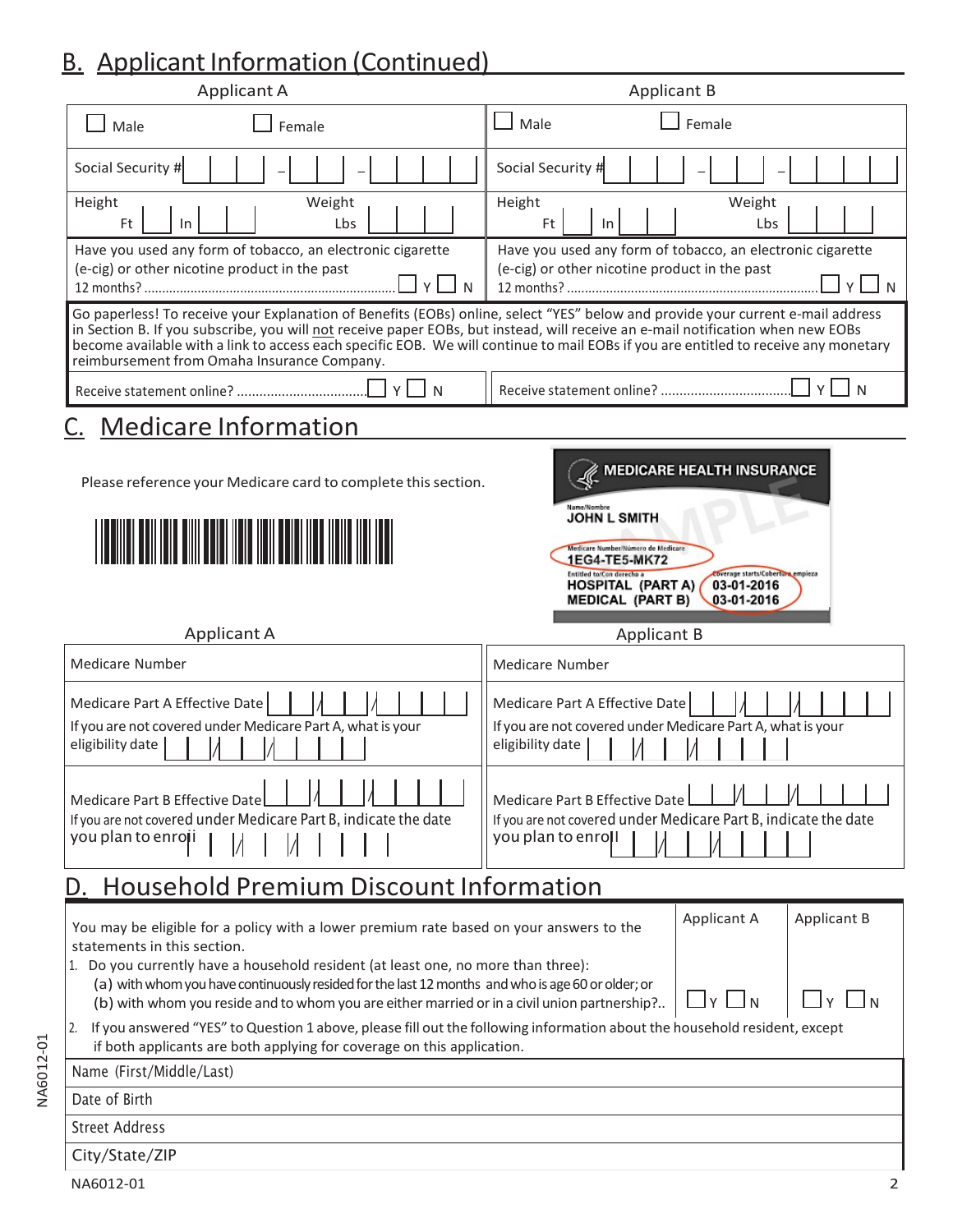# E. Previous or Existing Coverage Information

| for guaranteed issue of a Medicare supplement insurance policy or certificate, or that you had certain rights to buy such a<br>"NO" with an "X" to the questions below.                                                                                                              | If you lost or are losing other health insurance coverage and received a notice from your prior insurer saying you were eligible<br>policy or certificate, you may be guaranteed acceptance in one or more of our Medicare supplement plans. Please include a<br>copy of the notice from your prior insurer with your application. PLEASE ANSWER ALL QUESTIONS. Please mark "YES" or |
|--------------------------------------------------------------------------------------------------------------------------------------------------------------------------------------------------------------------------------------------------------------------------------------|--------------------------------------------------------------------------------------------------------------------------------------------------------------------------------------------------------------------------------------------------------------------------------------------------------------------------------------------------------------------------------------|
| To the Best of Your Knowledge and Belief:<br>3. Are you covered for medical assistance through the state Medicaid program?<br>(NOTE TO APPLICANT: If you are participating in a "Spend-Down Program" and have<br>not met your "Share of Cost," please answer "NO" to this question.) | Applicant A<br>Applicant B<br>$\Box$ y $\Box$ n<br>Y                                                                                                                                                                                                                                                                                                                                 |
| If "YES," answer the following about this existing coverage:<br>(a) Will Medicaid pay your premiums for this Medicare supplement policy?<br>(b) Do you receive any benefits from Medicaid OTHER THAN payments toward your                                                            | $\Box$ y $\Box$ n<br>$\Box$ y $\Box$ n<br>Y.                                                                                                                                                                                                                                                                                                                                         |
| Please answer questions regarding another Medicare supplement or Select plan:                                                                                                                                                                                                        |                                                                                                                                                                                                                                                                                                                                                                                      |
| Do you have another Medicare supplement or Medicare Select insurance policy or<br>4.<br>If "YES," answer the following about this existing coverage:                                                                                                                                 | $\sqcup$ y $\sqcup$ n                                                                                                                                                                                                                                                                                                                                                                |
| (a) Do you intend to replace your current Medicare supplement policy/certificate                                                                                                                                                                                                     |                                                                                                                                                                                                                                                                                                                                                                                      |
| (b) Indicate planned termination or disenrollment date Applicant A                                                                                                                                                                                                                   |                                                                                                                                                                                                                                                                                                                                                                                      |
|                                                                                                                                                                                                                                                                                      | Applicant B                                                                                                                                                                                                                                                                                                                                                                          |
| (c) With what company, and what plan do you have?                                                                                                                                                                                                                                    |                                                                                                                                                                                                                                                                                                                                                                                      |
| <b>Applicant A</b>                                                                                                                                                                                                                                                                   | <b>Applicant B</b>                                                                                                                                                                                                                                                                                                                                                                   |
| Name of Company                                                                                                                                                                                                                                                                      | Name of Company                                                                                                                                                                                                                                                                                                                                                                      |
| Plan                                                                                                                                                                                                                                                                                 | Plan                                                                                                                                                                                                                                                                                                                                                                                 |
|                                                                                                                                                                                                                                                                                      |                                                                                                                                                                                                                                                                                                                                                                                      |
|                                                                                                                                                                                                                                                                                      |                                                                                                                                                                                                                                                                                                                                                                                      |
| Please answer questions regarding Medicare plan coverage (other than Medicare supplement):                                                                                                                                                                                           | <b>Applicant A</b><br><b>Applicant B</b>                                                                                                                                                                                                                                                                                                                                             |
| 5. Have you had coverage from any Medicare plan other than Medicare Part A or B within<br>the past 63 days? (for example, a Medicare Advantage plan, or a Medicare HMO or PPO)<br>If "YES," answer the following about this previous or existing coverage:                           | $\Box$ y $\Box$ n                                                                                                                                                                                                                                                                                                                                                                    |
| (a) Fill in your start and end dates below. If you are still covered under this plan,                                                                                                                                                                                                |                                                                                                                                                                                                                                                                                                                                                                                      |
|                                                                                                                                                                                                                                                                                      | <b>END</b>                                                                                                                                                                                                                                                                                                                                                                           |
|                                                                                                                                                                                                                                                                                      |                                                                                                                                                                                                                                                                                                                                                                                      |
| <u>TII ITTIIN TIITIIN ITTIIN T</u>                                                                                                                                                                                                                                                   | Applicant B START                                                                                                                                                                                                                                                                                                                                                                    |
|                                                                                                                                                                                                                                                                                      | <b>END</b>                                                                                                                                                                                                                                                                                                                                                                           |
|                                                                                                                                                                                                                                                                                      |                                                                                                                                                                                                                                                                                                                                                                                      |
| (b) If you are still covered under the Medicare plan, do you intend to replace your current                                                                                                                                                                                          | $\sqcup$ Y $\sqcup$ N                                                                                                                                                                                                                                                                                                                                                                |
| (c)                                                                                                                                                                                                                                                                                  |                                                                                                                                                                                                                                                                                                                                                                                      |
|                                                                                                                                                                                                                                                                                      | Applicant B                                                                                                                                                                                                                                                                                                                                                                          |
|                                                                                                                                                                                                                                                                                      | $\mathsf{I}$ Y<br>N                                                                                                                                                                                                                                                                                                                                                                  |
| (e) Did you drop a Medicare supplement or Medicare Select policy/certificate to enroll in<br>A6012-01                                                                                                                                                                                | 1 N                                                                                                                                                                                                                                                                                                                                                                                  |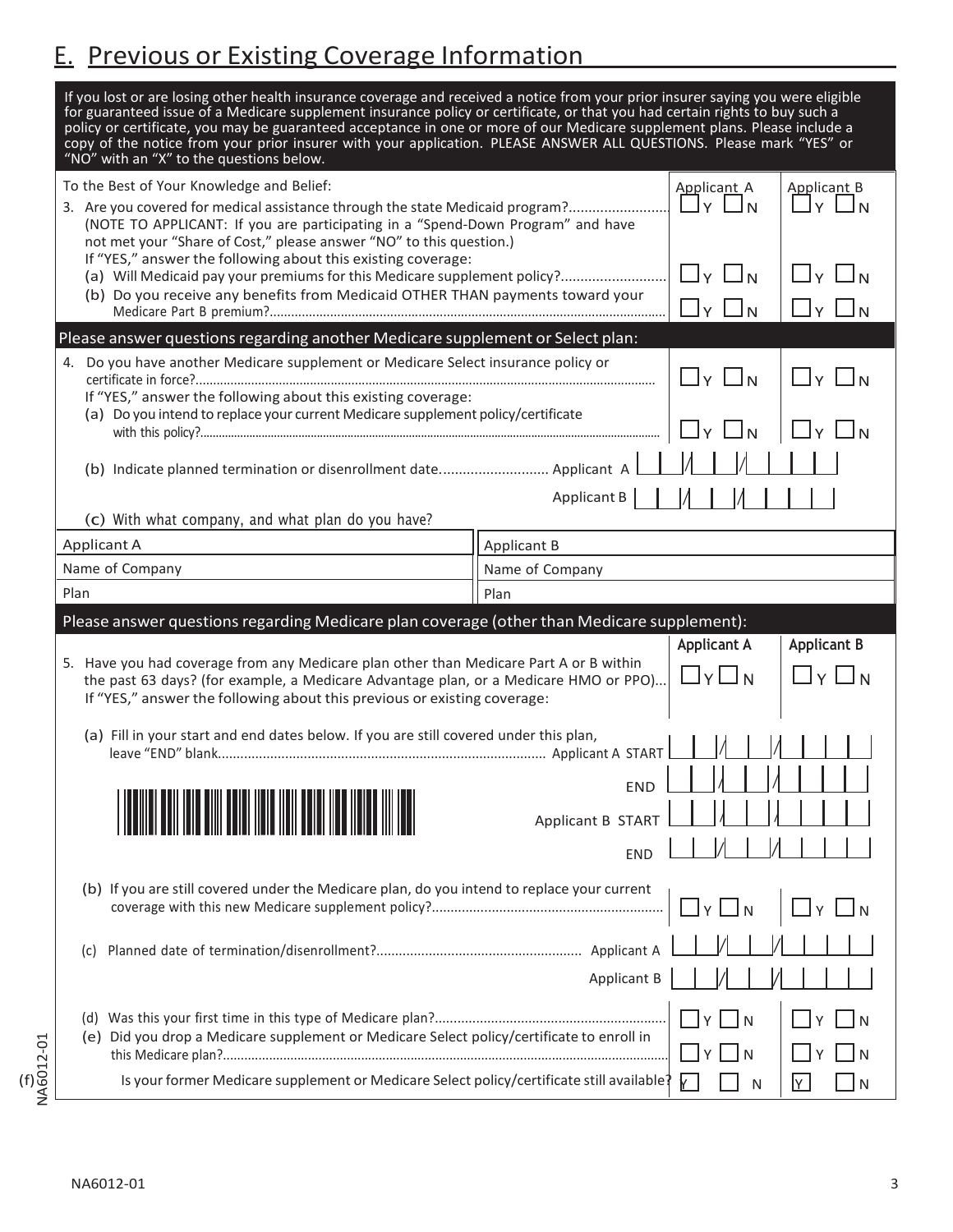| (g)                | Please indicate reason for termination/disenrollment:<br>■ Your Medicare Advantage organization stopped offering Medicare Advantage plans<br>■ Your Medicare Advantage organization stopped offering coverage in the area<br>You moved out of the geographic service area of your Medicare Advantage plan<br>■ You had a Medicare Advantage plan with Medicare Part D benefits and are enrolling<br>Other:<br>Applicant A              |                                        | Applicant A                                   | Check box(s) below if applicable<br>Applicant B |
|--------------------|----------------------------------------------------------------------------------------------------------------------------------------------------------------------------------------------------------------------------------------------------------------------------------------------------------------------------------------------------------------------------------------------------------------------------------------|----------------------------------------|-----------------------------------------------|-------------------------------------------------|
|                    | Applicant B                                                                                                                                                                                                                                                                                                                                                                                                                            |                                        |                                               |                                                 |
|                    | Please answer questions regarding other health insurance:                                                                                                                                                                                                                                                                                                                                                                              |                                        |                                               |                                                 |
|                    | 6. Have you had coverage under any other health insurance within the past 63 days?<br>(For example, an employer group health plan, union plan, or individual non-Medicare<br>supplement plan.)<br>If "YES," answer the following about this previous or existing coverage:<br>(a) What are your dates of coverage under the other policy/certificate?<br>If you are still covered under this plan, leave "END" blank Applicant A START | <b>FND</b><br>Applicant B START<br>FND | Applicant A<br>$\mathsf{Y}$<br>$\overline{N}$ | <b>Applicant B</b>                              |
|                    |                                                                                                                                                                                                                                                                                                                                                                                                                                        | Applicant B                            |                                               |                                                 |
|                    | (d) Please state the reason for your disenrollment:                                                                                                                                                                                                                                                                                                                                                                                    |                                        |                                               |                                                 |
|                    | Applicant A                                                                                                                                                                                                                                                                                                                                                                                                                            |                                        |                                               |                                                 |
|                    | <b>Applicant B</b><br>(e) With what company and what kind of policy/certificate? (List below.)                                                                                                                                                                                                                                                                                                                                         |                                        |                                               |                                                 |
| <b>Applicant A</b> |                                                                                                                                                                                                                                                                                                                                                                                                                                        | <b>Applicant B</b>                     |                                               |                                                 |
|                    | Name of Company                                                                                                                                                                                                                                                                                                                                                                                                                        |                                        |                                               |                                                 |
|                    | Policy/Certificate type                                                                                                                                                                                                                                                                                                                                                                                                                | Policy/Certificate type                |                                               |                                                 |
|                    | <u>Please answer all of the following questions:</u>                                                                                                                                                                                                                                                                                                                                                                                   |                                        |                                               |                                                 |
|                    | To the Best of Your Knowledge and Belief:                                                                                                                                                                                                                                                                                                                                                                                              |                                        | <b>Applicant A</b>                            | <b>Applicant B</b>                              |
|                    | 7. Are you applying during an open enrollment period?                                                                                                                                                                                                                                                                                                                                                                                  |                                        |                                               |                                                 |

|      | If either question 7a or 7b is "YES", indicate your Medicare Part B effective date Applicant A                                                                              |  |
|------|-----------------------------------------------------------------------------------------------------------------------------------------------------------------------------|--|
|      | Applicant B                                                                                                                                                                 |  |
| A601 | (NOTE: Refer to the Guide to Health Insurance for People with Medicare to help identify<br>if you are eligible. If the answer above is "YES," attach proof of eligibility.) |  |
|      | IF YOU ANSWER "YES" TO BOTH QUESTIONS 7A AND 7B OR QUESTION 8 IN SECTION F, OR ARE<br>OTHERWISE IN AN OPEN ENROLLMENT PERIOD, SKIP SECTIONS G & H AND GO TO SECTION I.      |  |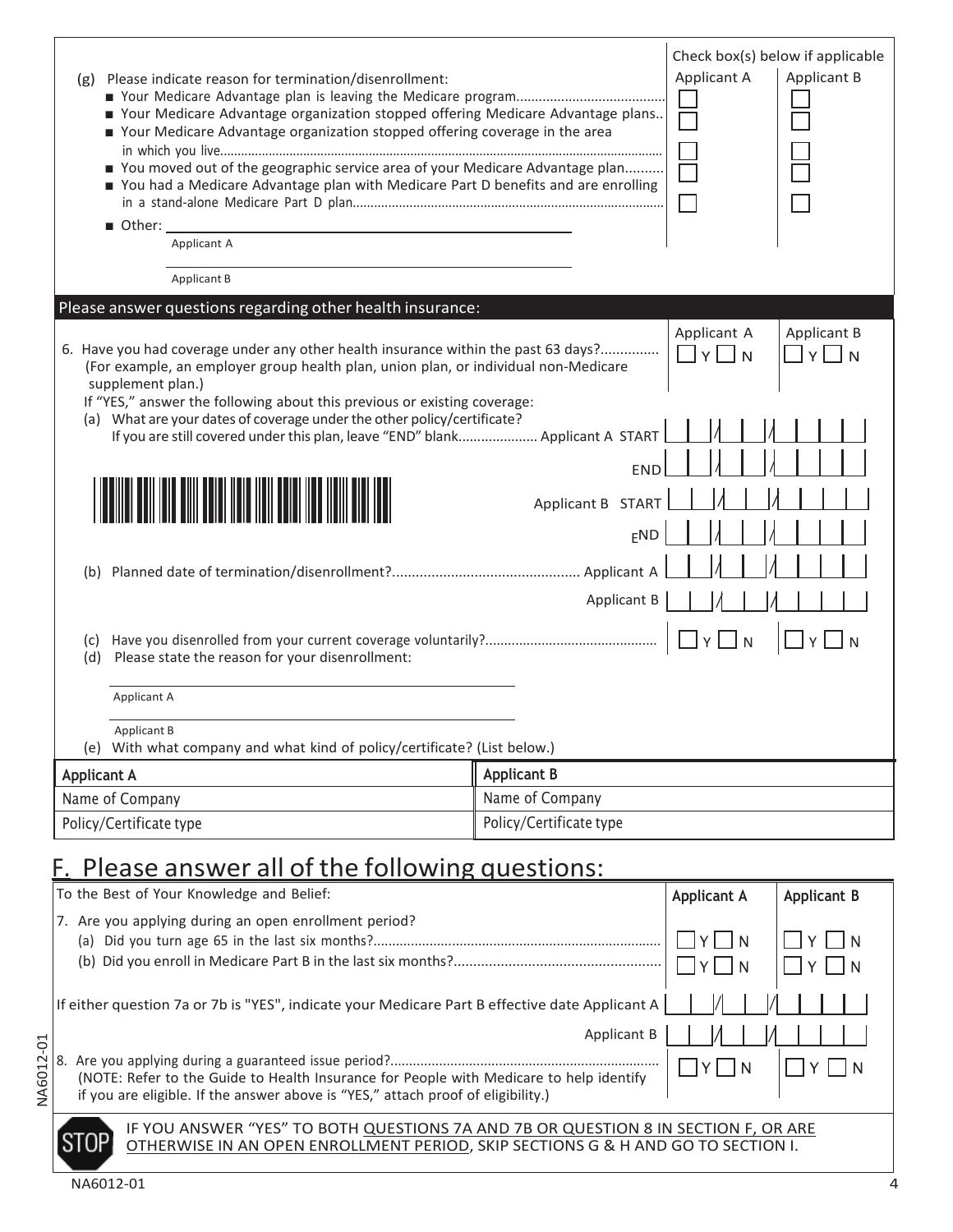### If you are applying during an open enrollment or guaranteed issue period: SKIP SECTIONS G & H and GO TO SECTION I.

(Please see the enclosed material for explanation ofthe open enrollment and guaranteed issue periods.)

### G. Health Information

**VA6012-01** NA6012-01 For all plans, answer questions 9-19. Note: An interviewer may call to confirm and verify the information you have provided on this application.

Part A: Medical Questions: (If "YES" is answered to any of the following questions 9-15, that person is not eligible for coverage.)

|     | To the Best of Your Knowledge and Belief:                                                                                                                                                             | Applicant A                                       | Applicant B                                             |
|-----|-------------------------------------------------------------------------------------------------------------------------------------------------------------------------------------------------------|---------------------------------------------------|---------------------------------------------------------|
|     | 9. Are you currently confined to a wheelchair or any motorized mobility device?                                                                                                                       | $\Box$ y $\Box$ n                                 | $\Box$ y $\Box$ n                                       |
|     | 10. Are you currently hospitalized, confined to a bed, in a nursing home or assisted living                                                                                                           | $\Box$ y $\Box$ n                                 | $\Box$ y $\Box$ n                                       |
| 11. | Have you been medically diagnosed with, treated for, or had surgery for any of the following:                                                                                                         |                                                   |                                                         |
|     | A. Chronic kidney disease (Stages 3, 4, or 5), kidney failure, or kidney disease requiring dialysis?                                                                                                  | $\Box$ y $\Box$ n                                 | $\vert \ \vert_Y \vert \ \vert_N$                       |
|     | Emphysema, chronic obstructive pulmonary disease (COPD), any other chronic<br>pulmonary disorder or any cardio-pulmonary disorder requiring oxygen?                                                   | $\Box$ Y $\Box$ N                                 | I Iv I In                                               |
|     |                                                                                                                                                                                                       | $\Box$ y $\Box$ n                                 | $ $ $ $ $\vee$ $ $ $\Box$ $\wedge$                      |
|     | D. Parkinson's disease, multiple sclerosis or amyotrophic lateral sclerosis (Lou Gehrig's                                                                                                             | IN.                                               |                                                         |
|     |                                                                                                                                                                                                       | I Y I IN                                          | IIVIIN                                                  |
|     |                                                                                                                                                                                                       | $\Box$ y $\Box$ n                                 | I IYI IN                                                |
|     | G. Acquired Immune Deficiency Syndrome (AIDS) or AIDS Related Complex (ARC) or tested                                                                                                                 | I ∃Y ∟IN                                          | y                                                       |
|     | 12. Have you had an organ or stem cell transplant or been advised to have an organ or stem cell                                                                                                       | $\overline{\phantom{a}}$ $\overline{\phantom{a}}$ | IIvIIN                                                  |
|     |                                                                                                                                                                                                       | $\Box$ y $\Box$ n                                 | $\mathsf{l}$ $\mathsf{l}$ y $\mathsf{l}$ $\mathsf{l}$ n |
|     | 14. Do you have diabetes with complications including retinopathy, neuropathy, peripheral artery<br>disease, peripheral venous thrombotic disease, stroke, transient ischemic attack (TIA), any heart | <b>IN</b>                                         |                                                         |
|     |                                                                                                                                                                                                       | $\Box$ N                                          |                                                         |

Part B: Medical Questions: (If "YES" is answered to any of the following questions 16-19 that person MAY not be eligible for coverage and issubject to an underwriting review.) If you would like consideration to be given to an application that contains a "Yes" answerto any question in Part B, attach an explanation stating how long the condition has existed and how it is being controlled.

| To the Best of Your Knowledge and Belief:                                                                                                                                                         | Applicant A                     | Applicant B |
|---------------------------------------------------------------------------------------------------------------------------------------------------------------------------------------------------|---------------------------------|-------------|
| 16. Within the past two years, have you been treated for, or been advised by a physician to have<br>treatment for:                                                                                |                                 |             |
| A. Coronary artery disease, angina, heart attack, cardiac angioplasty, bypass surgery or stent                                                                                                    | $ $ $ $ $\vee$ $ $ $ $ $\wedge$ |             |
| B. Cardiomyopathy, congestive heart failure, aortic or cardiac aneurysm, peripheral artery disease,<br>peripheral venous thrombotic disease, vascular angioplasty, endarterectomy, carotid artery |                                 |             |
| disease, any heart or heart valve disorder, atrial fibrillation, other heart rhythm disorder, or                                                                                                  |                                 |             |
|                                                                                                                                                                                                   |                                 |             |
| D. Any mental or nervous disorder requiring treatment (including hospital confinement)?                                                                                                           |                                 |             |
|                                                                                                                                                                                                   | $\mathsf{I}_{\mathsf{Y}}$ .     |             |
|                                                                                                                                                                                                   | l Ivl<br>l N                    |             |
| G. Degenerative bone disease, spinal stenosis, rheumatoid arthritis, psoriatic arthritis, arthritis that                                                                                          | IIYIIN                          | IVIN        |
| 17. Do you have diabetes with high blood pressure and have you:                                                                                                                                   |                                 |             |
| A. Taken more than two medications for either condition (insulin dependent or oral medications)?                                                                                                  | ∪γ∣                             |             |
|                                                                                                                                                                                                   | $\mathbf{r}$                    |             |
| 18. Have you been hospital confined three or more times in the past two years for a same or similar                                                                                               | N                               |             |
| 19. Have you been advised by a medical professional to have treatment, further diagnostic evaluation,<br>diagnostic testing, follow up visits or any surgery that has not been performed?         |                                 |             |



 $N_A 6012-01$  5 NOTE: Please verify the completeness and accuracy of the above statements as they may impact claim payment.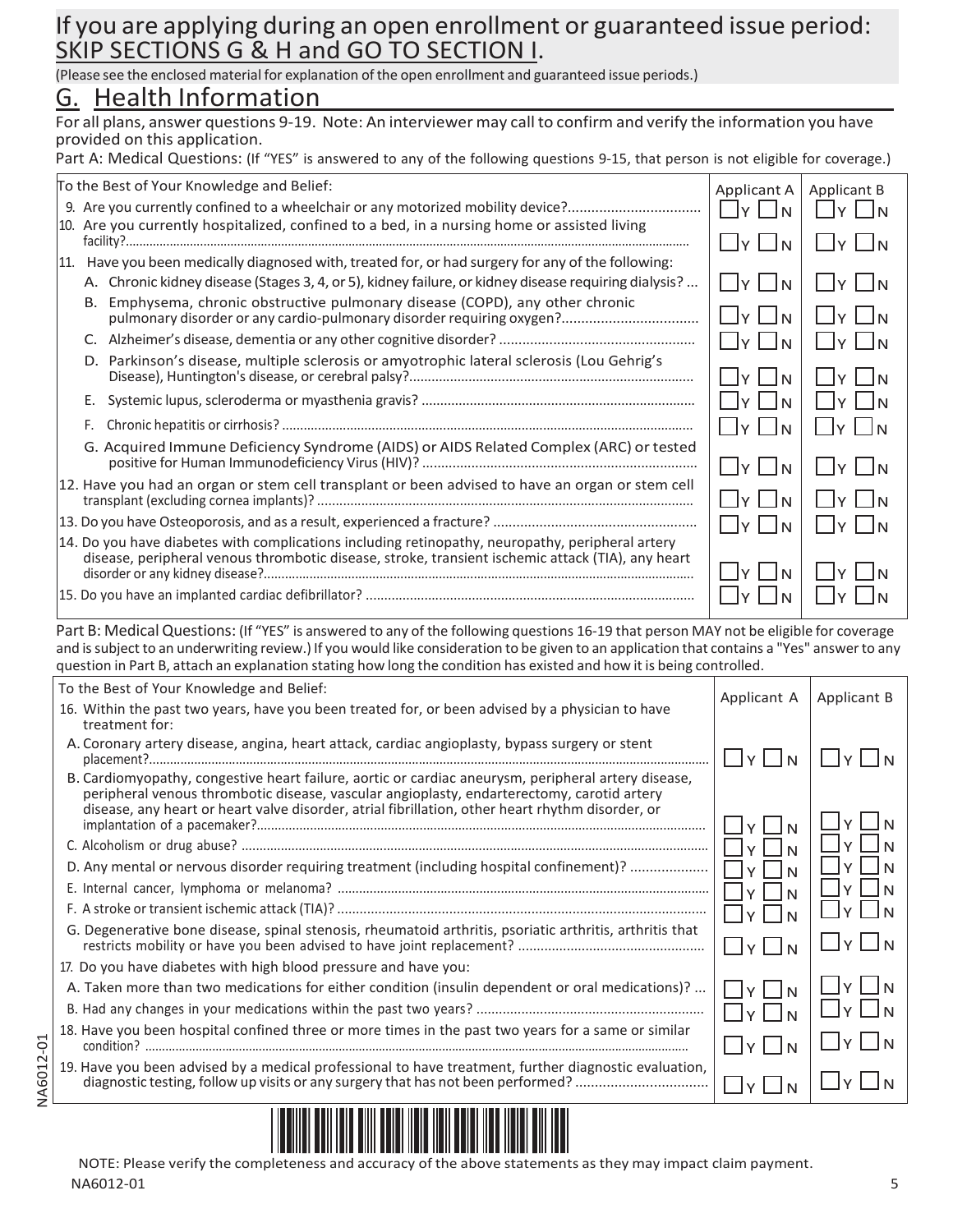## H. Medication Information

If you are applying for ANY plan OUTSIDE of an open enrollment or guaranteed issue period, please answer the question. If "yes" li<del>st all</del> over<del>-the-coun</del>ter or prescription medications you are currently taking or have been prescribed in the last 2 years.

| To the Best of Your Knowledge and Belief:                                                 | Applicant A   Applicant B |                                                                   |
|-------------------------------------------------------------------------------------------|---------------------------|-------------------------------------------------------------------|
| 20. Are you currently taking, or have you been prescribed during the previous 2 years any |                           | $\vert \vee \vert$ $\vert \wedge \vert \sqcap \vee \sqcap \wedge$ |

### Applicant A

| <b>Medication Name</b><br>(copy off pharmacy label) | Dosage | Frequency | Have you taken<br>this medication for<br>more than 2 years? | Prescribed<br>by Primary<br>Physician? | Diagnosis/Condition |
|-----------------------------------------------------|--------|-----------|-------------------------------------------------------------|----------------------------------------|---------------------|
|                                                     |        |           | $\Box$ N<br>$\gamma$                                        | $\Box$ $\vee$ $\Box$ $\vee$            |                     |
|                                                     |        |           | $\Box$ N<br>∐y                                              | $\Box$ $\vee$ $\Box$ $\vee$            |                     |
|                                                     |        |           | $\Box$ N<br>∐Y                                              | $\Box$ $\vee$ $\Box$ $\vee$            |                     |
|                                                     |        |           | $\Box$ N<br>∐y                                              | $\Box$ $\vee$ $\Box$ $\vee$            |                     |
|                                                     |        |           | $\Box$ N<br>∐ y                                             | $\Box$ $\vee$ $\Box$ $\vee$            |                     |
|                                                     |        |           | $\Box$ N<br>$\mathbf{r}$                                    | $\Box$ $\vee$ $\Box$ $\vee$            |                     |
|                                                     |        |           | — N<br>Y                                                    | $\Box$ $\vee$ $\Box$ $\vee$            |                     |
|                                                     |        |           | $\Box$ N<br>$\vee$                                          | ∐y ∐n                                  |                     |

### **Applicant B**

| <b>Medication Name</b><br>(copy off pharmacy label) | Dosage | Frequency | Have you taken<br>this medication for<br>more than 2 years? | Prescribed<br>by Primary<br>Physician? | Diagnosis/Condition |
|-----------------------------------------------------|--------|-----------|-------------------------------------------------------------|----------------------------------------|---------------------|
|                                                     |        |           | ∐ N<br>Y                                                    | l N                                    |                     |
|                                                     |        |           | $\vee$<br>∐ N                                               | ١N<br>$\vee$                           |                     |
|                                                     |        |           | $\mathsf{Y}$<br>∐ N                                         | ١N<br>Y                                |                     |
|                                                     |        |           | ∐ N<br>$\vee$                                               | İм<br>$\vee$                           |                     |
|                                                     |        |           | $\sqrt{N}$<br>Y                                             | $\Box N$<br>$\mathsf{Y}$               |                     |
|                                                     |        |           | $\mathsf{N}$<br>$\vee$                                      | $\Box$ N<br>Y                          |                     |
|                                                     |        |           | $\overline{N}$<br>Y                                         | ļм<br>Y                                |                     |
| NA6012-01                                           |        |           | I N                                                         | I <sub>N</sub><br>Υ                    |                     |

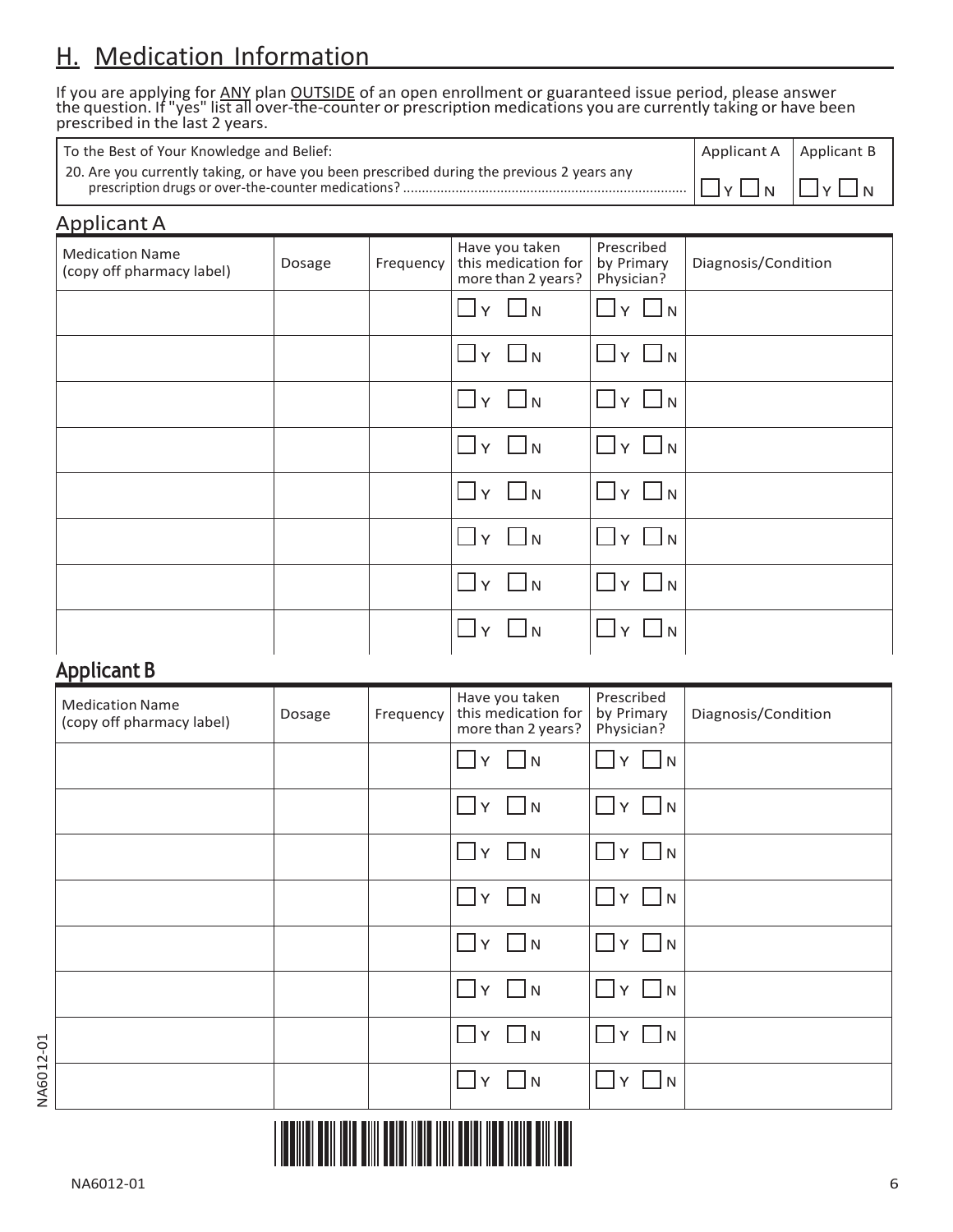## Agreement and Authorization

#### IMPORTANT STATEMENTS

- You do not need more than one Medicare supplement policy.
- If you purchase this policy, you may want to evaluate your existing health coverage and decide if you need multiple coverages.
- If you are age 65 or older, you may be eligible for benefits under Medicaid and may not need a Medicare supplement policy.
- If, after purchasing the policy, you become eligible for Medicaid, the benefits and premiums under your Medicare supplement policy can be suspended, if requested, during your entitlement to benefits under Medicaid for 24 months. You must request this suspension within 90 days of becoming eligible for Medicaid. If you are no longer entitled to Medicaid, your suspended Medicare supplement policy (or, if that is no longer available, a substantially equivalent policy) will be reinstituted if requested within 90 days of losing Medicaid eligibility. If the Medicare supplement policy provided coverage for outpatient prescription drugs and you enrolled in Medicare Part D while your policy was suspended, the reinstituted policy will not have outpatient prescription drug coverage, but will otherwise be substantially equivalent to your coverage before the date of the suspension.
- If you are eligible for, and have enrolled in a Medicare supplement policy by reason of disability and you later become covered by an employer or union-based group health plan, the benefits and premiums under your Medicare supplement policy can be suspended, ifrequested, while you are covered under the employer or union-based group health plan. If you suspend your Medicare supplement policy under these circumstances, and later lose your employer or union-based group health plan, your suspended Medicare supplement policy (or, if that is no longer available, a substantially equivalent policy) will be reinstituted if requested within 90 days of losing your employer or union-based group health plan. If the Medicare supplement policy provided coverage for outpatient prescription drugs and you enrolled in Medicare Part D while your policy wassuspended, the reinstituted policy will not have outpatient prescription drug coverage, but will otherwise be substantially equivalent to your coverage before the date of the suspension.
- Counseling services may be available in your state to provide advice concerning your purchase of Medicare supplement insurance and concerning medical assistance through the state Medicaid program, including benefits as a Qualified Medicare Beneficiary (QMB) and a Specified Low-Income Medicare Beneficiary (SLMB).

#### **AUTHORIZATIONTODISCLOSEPERSONAL INFORMATIONTOOMAHAINSURANCECOMPANY**

I authorize any physician, medical or dental practitioners, hospitals, clinics, pharmacies, pharmacy benefit managers, other medical care facilities, health maintenance organizations and all other providers of medical or dental services, the group of companies which presently includes Mutual of Omaha Insurance Company, United World Life Insurance Company, United of Omaha Life Insurance Company, Companion Life Insurance Company, and any additional companies which may become part of this group of companies and their successors, along with other persons and entities which act on behalf of those companies to provide services to them, employers, consumer reporting agencies, and other insurance companies to disclose Personal Information about me to Omaha Insurance Company. Unless revoked earlier, this authorization will remain in effect for 24 months from the date I sign this application. I understand that I may revoke this authorization at any time, by written notice to: ATTN: Individual Underwriting, Omaha Insurance Company,

[P.O. Box 3608, Omaha, NE 68103-3608]. I realize that my right to revoke this authorization is limited to the extent that Omaha Insurance Company has taken action in reliance on the authorization or the law allows Omaha Insurance Company to contest the issuance of the policy or a claim under the policy.

- "Personal Information" means all health information, such as medical history, mental and physical condition, including the presence of HIV infection, AIDS or ARC, prescription drug records, drug and alcohol use and other information such as finances, occupation, general reputation and insurance claims information about me. Personal Information does not include Psychotherapy Notes, which are notes recorded by a health care provider who is a mental health professional documenting or analyzing the contents of conversation during a counseling session, which notes are separated from the rest of the person's medical record. Certain information, such as that relating to prescriptions, diagnosis and functional status, is not included in the term Psychotherapy Notes.
- The Personal Information will be used to determine my eligibility for insurance and to resolve or contest any issues of incomplete, incorrect or misrepresented information on my application which may arise during the processing of my application or in connection with claims for insurance benefits. This authorization will not be used if the applicant is in an open enrollment or guaranteed issue period.
- If the person or entity to whom Personal Information is disclosed is not a health care provider or health plan subject to federal privacy regulations, the Personal Information may then be subject to further disclosure by that person or entity without the protections of the federal privacy regulations.
- I understand that I may refuse to sign this application. I realize that if I refuse to sign, the insurance for which I am applying will not be issued.
- I understand that I will receive a copy of the signed application. A copy of this application is as effective as the original. I acknowledge and agree that if there is more than one applicant on this application, all information provided may be reviewed or shared with the other applicant. I understand that, upon acceptance of the completed application, each applicant will receive a separate policy and a completed and signed application will become part of each applicant's policy.

I represent that my answers and statements on this application are true and complete to the best of my knowledge and belief. I understand that my policy benefits can start no earlier than my Medicare effective date, my first month's premium has been received and/or processed and my application has been approved by Omaha Insurance Company.

I acknowledge receipt of A Guide to Health Insurance for People with Medicare (not applicable for Direct-to-Consumer business) and an Outline of Coverage.

Any person who knowingly presents a false or fraudulent claim for payment of a loss or benefit or who knowingly presents false information in an application for insurance is guilty of a crime and may be subject to restitution fines or confinement in prison, or any combination thereof.